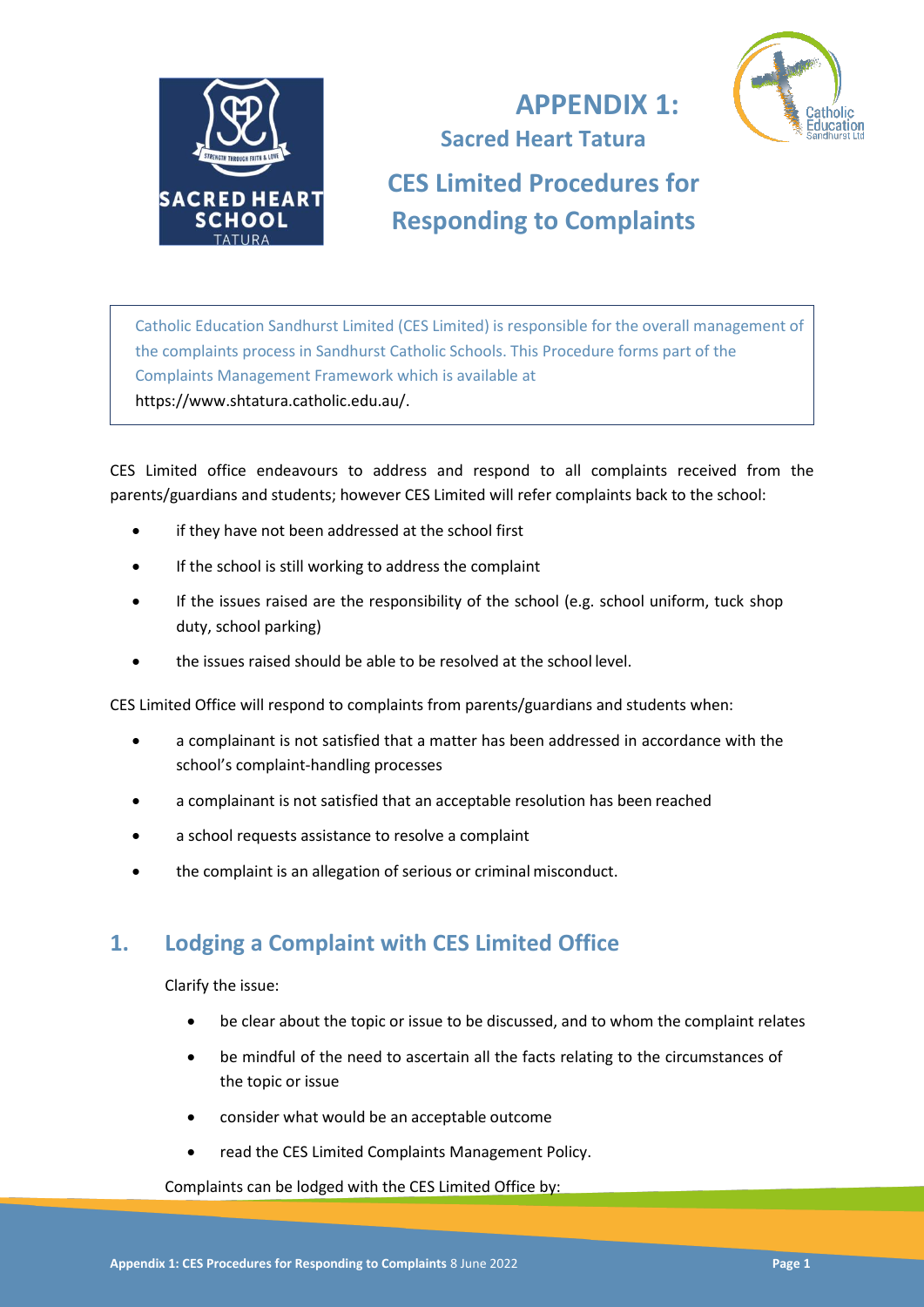- email complaints@ceosand.catholic.edu.au
- post PO Box 477, Bendigo 3552
- Telephone 03 5443 2377

Complaints will be acknowledged within 2-5 business days of being received. CES Limited Office may need to contact the complainant for more information to help assess the issues or allegations.

The relevant Principal Consultant (or the relevant member of the Executive Leadership Team) will determine the appropriate process to be followed either informal or formal. If appropriate, the complaint will be referred to another agency such as the *Commission for Children and Young* People, *Department of* Families, Fairness and *Housing, Department of Health*, or *Victoria Police.*

# **2. Actions to be taken by CES Limited Office following receipt of a complaint**

Following receipt of a complaint, CES Limited Office will:

- acknowledge receipt of a complaint as soon as possible, ensuring the complainant is aware of the CES Limited Procedures for responding to complaints
- document the complaint in the agreed data management system to ensure the complaint can be tracked
- advise the complainant that a record of their complaint is being maintained
- contact the complainant for more information to help assess the issues or allegations
- inform the Principal of the receipt of the complaint and provide an opportunity for the Principal to respond to the issues raised
- assess the complaint, which may result in undertaking one or more of the following processes to help resolve it:
	- allow more time for resolution at the school
	- provide assistance to reach a resolution through support from the CES Limited **Office**
	- arrange for an independent investigation
- where necessary, seek advice from other CES Limited Office staff and/or external agencies to determine how a complaint may be reviewed and whether other avenues of appeal/redress already exist
- advise and/or seek permission from the complainant if any sensitive or medical information provided will need to be shared with others in CES Limited Office staff in order to resolve the matter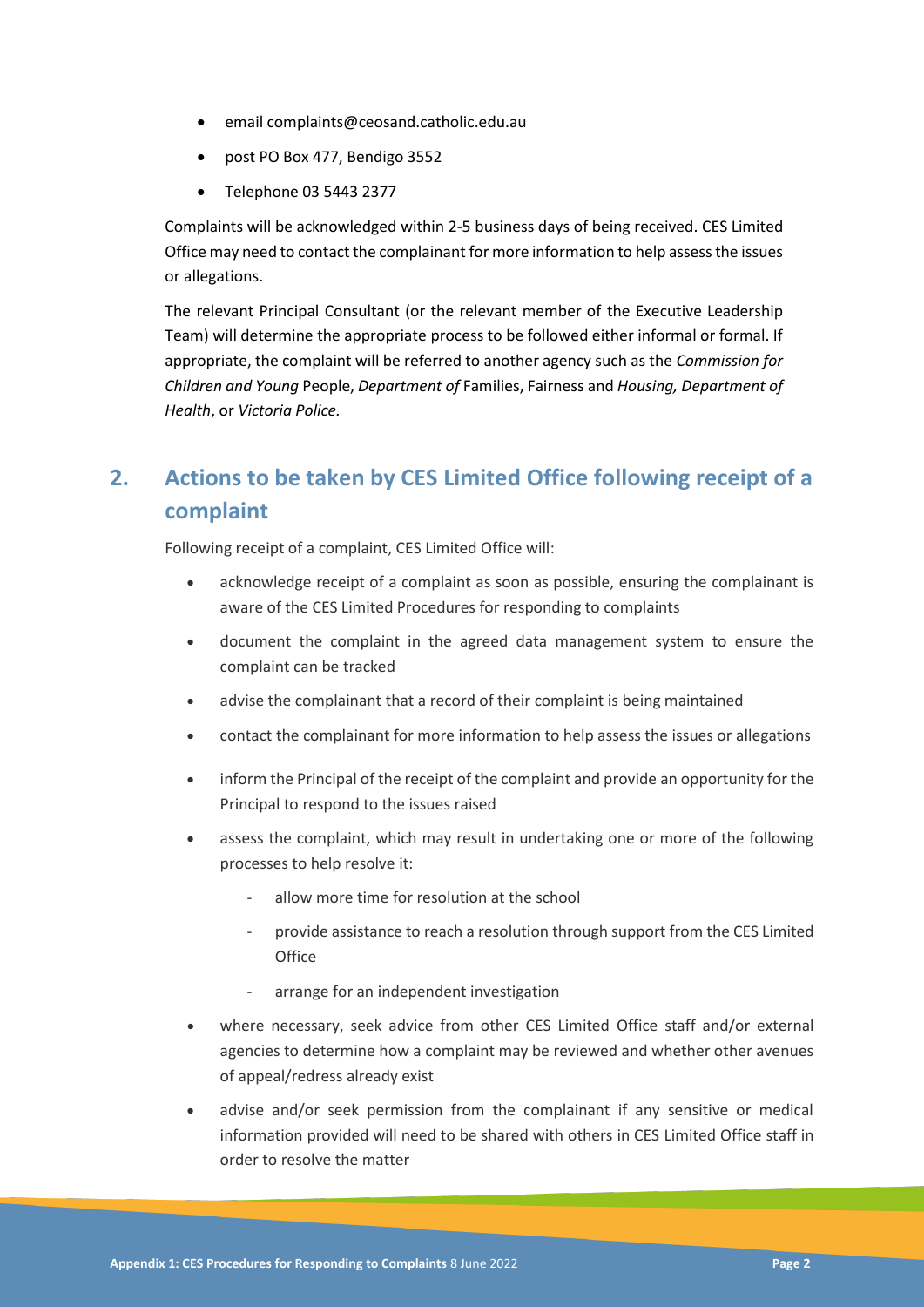- advise the complainant of any delays that may occur in the ability to respond within a set timeframe
- where it is considered appropriate, provide the complainant with an opportunity to respond to the principal's response to the matters raised prior to making a decision about the complaint
- where necessary, actively support the complainant with special needs through the complaints process
- provide the complainant and the principal of the school with the outcome of the CES Limited Office's assessment of the complaint
- notify the complainant of the outcome of the complaint enquiry
- record the outcome of the complaint in the agreed system database.

#### **3. Formal investigation**

If a formal investigation is required, details will be recorded and an investigation will be conducted. The person conducting the investigation is known as the investigator. The person appointed to this role may vary depending on the nature of the complaint and the identity of the person against whom the complaint has been made. Where appropriate, the investigator will be external to CES Limited. The investigator will deal with the complaint on the facts presented and will contact the complainant if additional information is required.

If an investigation is conducted, it will determine the substance of the complaint and whether consequential action is necessary. The investigation may involve interviewing relevant witnesses and examining relevant documents. The person against whom the complaint has been made will be provided with details of the complaint and will have the opportunity to respond to any allegations which have been raised against them.

Based on the available information the investigator may:

- request a face-to-face meeting with the relevant parties and attempt to achieve resolution through discussion.
- suggest alternative method of dispute resolution such as conciliation and/or mediation
- reject the complaint and provide reasons for this rejection, or
- accept the grievance and may suggest an appropriate remedy
- refer the complainant to appropriate external agencies to explore the matter further if the applicant is still dissatisfied with the outcome of the findings of the complaint investigation.

The findings of the investigation will be communicated back to the person who made the complaint as well as the person against whom the complaint was made. Details of any